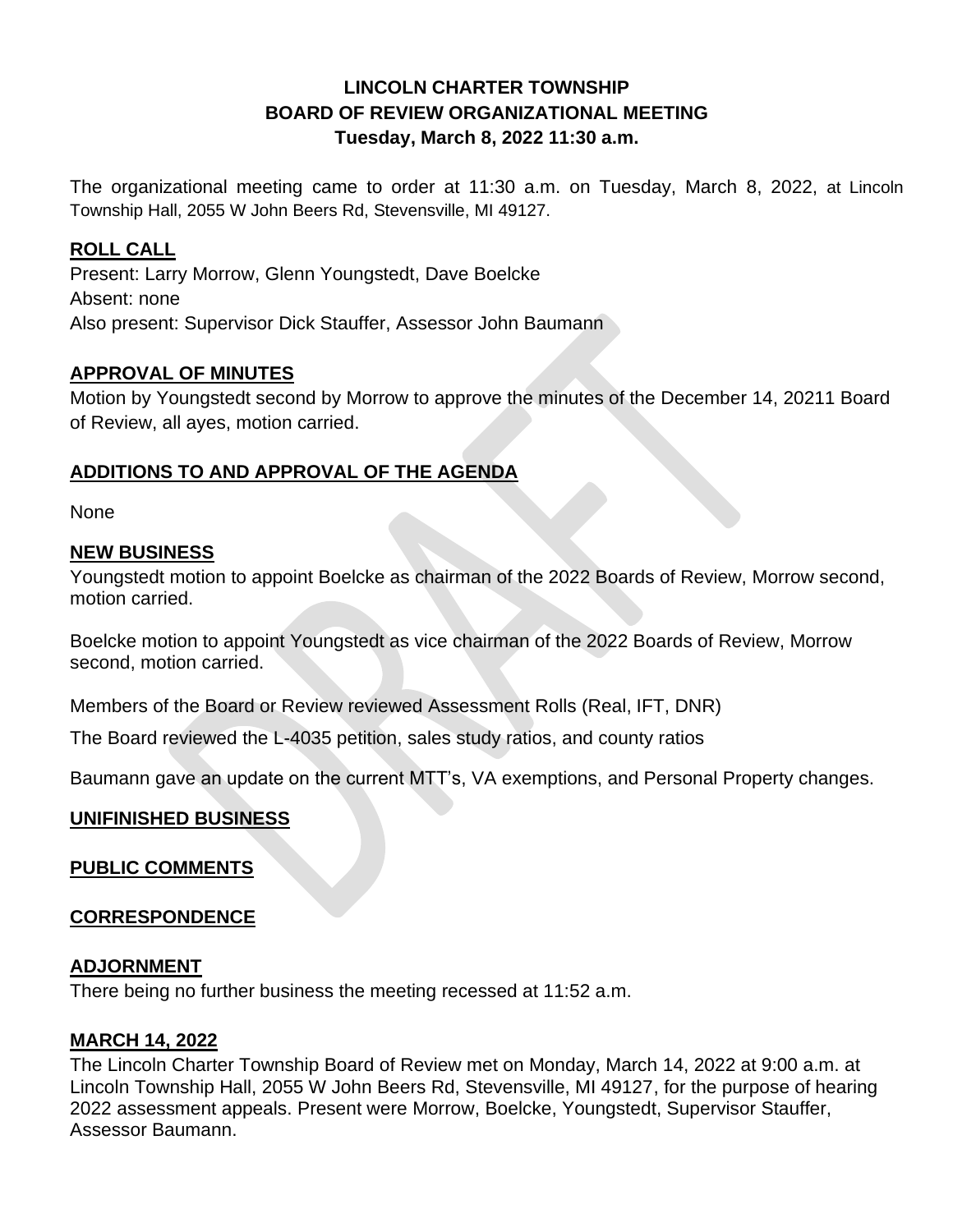The board heard appeal #004. Motion by Morrow second by Youngstedt to adjusted the taxable value to 376,024. All ayes. See Attachment A.

The board reviewed veteran exemption appeals #001 through #042. Motion by Morrow second by Boelcke to approve the veteran exemptions appeals #001 through #042 as presented. Boelcke and Morrow ayes, Youngstedt abstained. See Attachment B.

The board reviewed the personal property appeals #001 through #004. Motion by Youngstedt second by Morrow to approve the personal property appeals #001 through #006. All ayes. See Attachment B.

The board reviewed hardship exemption #001. Motion by Youngstedt second by Morrow to approve the hardship exemption #001. See Attachment B

The board reviewed hardship exemption #002. Motion by Youngstedt second by Morrow to approve the hardship exemption #002. See Attachment B

The board reviewed assessor recommendation #001. Motion by Youngstedt second by Morrow to approve assessor recommendation #001. See Attachment B.

The board reviewed assessor recommendation #002. Motion by Youngstedt second by Morrow to approve assessor recommendation #002. See Attachment B.

The board reviewed assessor recommendation #003. Motion by Youngstedt second by Morrow to approve assessor recommendation #003. See Attachment B.

The board heard letter appeal #001. Motion by Youngstedt second by Morrow to deny letter appeal #001. See Attachment B.

The board heard letter appeal #002. Motion by Youngstedt second by Morrow to deny letter appeal #002. See Attachment B.

Recess for Lunch was from noon to 1:00 p.m.

The board heard appeal #003. Motion by Youngstedt second by Morrow to adjusted the assessed value to 65,000. All ayes. See Attachment A.

The board heard appeal #002. Motion by Boelcke second by Morrow to adjusted the taxable and assessed value to 500. All ayes. See Attachment A.

The board heard appeal #005. Motion by Youngstedt second by Morrow to deny the taxable and assessed value adjustment request. All ayes. See Attachment A.

#### **ADJORNMENT**

There being no further business the meeting adjourned at 4:10 p.m.

#### **MARCH 16, 2022**